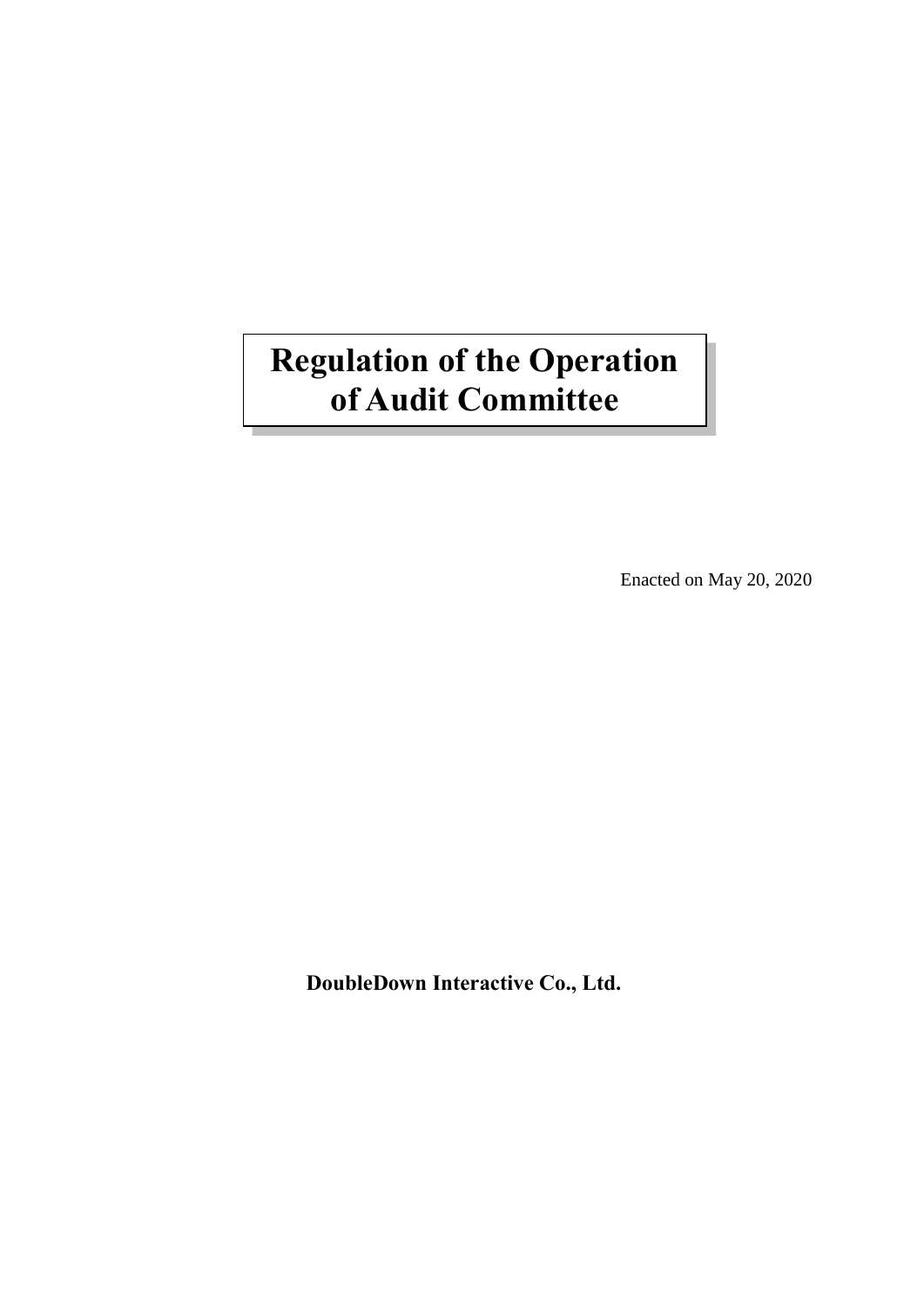#### **Article 1. (Purpose)**

The purpose of this regulation (this "Regulation") is to prescribe matters concerning the composition, functions and operation of the Audit Committee (the "Committee") of DoubleDown Interactive Co., Ltd. (the "Company") as set forth in the Company's Articles of Incorporation.

#### **Article 2 (Composition)**

- (1) The Committee shall consist of a minimum of three (3) directors, and at least two thirds (2/3) of the Committee members shall be outside directors.
- (2) The chairman of the Committee shall be appointed by a resolution of the Committee.
- (3) Each member of the Committee shall be independent as required to comply with applicable laws and regulations and to meet the listing requirements of the NASDAQ Stock Exchange LLC.

#### **Article 3 (Duties of Chairman)**

- (1) The chairman of the Committee shall represent the Committee, convene meetings of the Committee and oversee the affairs thereof.
- (2) In the event that the chairman is unable to attend a meeting of the Committee, his/her duties shall be carried out by proxy in the order of the members as designated by the chairman.

#### **Article 4 (Authorities of Committee)**

- (1) The Committee shall audit the accounting and business operations of the Company.
- (2) If any actions by a director in violation of laws, regulations or the Articles of Incorporation cause irrecoverable damage to the Company, the Committee may request the director to suspend such violation for the benefit of the Company.
- (3) The Committee may demand the convening of an extraordinary general meeting of shareholders by submitting to the board of directors a written statement of the purpose of the meeting and the reason for convocation.
- (4) The Committee may request a director to make a report on the operations or may examine the business operations and assets status of the Company.
- (5) The Committee shall elect an external auditor of the Company pursuant to the Act on External Audit of Stock Companies.
- (6) The Committee may request any subsidiary of the Company to make a report on its operations, as deemed necessary to perform the duties of the Committee. In such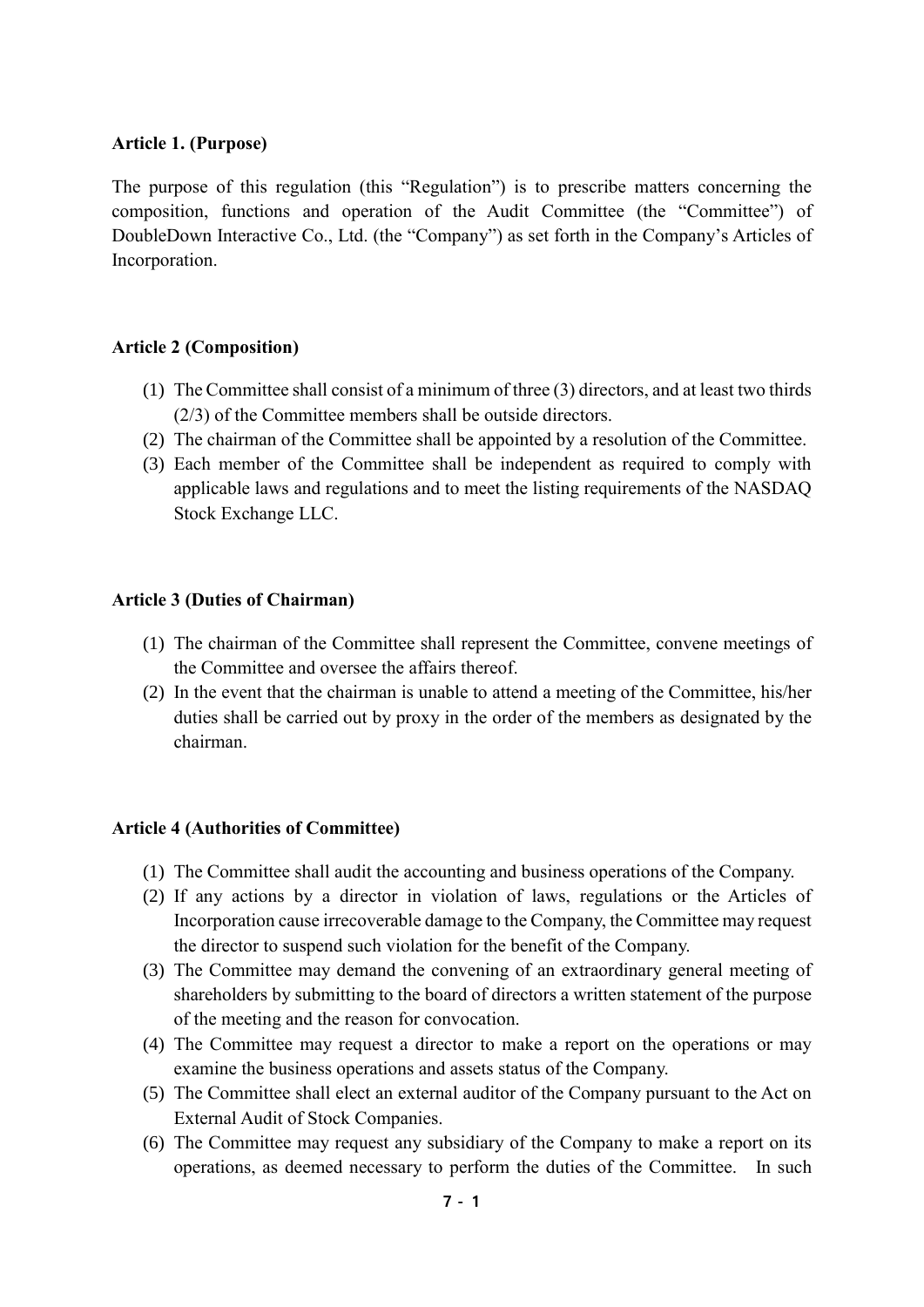cases, if the subsidiary fails to make a report immediately or if it is necessary to verify the content of the report made by the subsidiary, the Committee shall have the right to inspect that subsidiary's operations and assets status.

- (7) The Committee may request, as necessary, the convening of a board meeting by submitting to a director (or to a person authorized to convene such board meeting, if any) a written statement of the purpose of the meeting and the reason for convocation.
- (8) If the director fails to immediately convene a board meeting notwithstanding the demand made under Paragraph (7) above, the Committee requested the convocation may convene a board meeting.
- (9) The Committee may seek for an expert's advice at the expense of the Company.
- (10)The Committee shall have authority over and responsibility for each of the following:
	- 1. Appointing an external auditor, approving the compensation of the external auditor, and assessing the independence of the external auditor;
	- 2. Overseeing the audit activities of the external auditor (including through the receipt and consideration of reports from the external auditor);
	- 3. Reviewing and discussing with the management and the external auditor the annual and quarterly financial statements and the disclosures of the Company;
	- 4. Assisting the board of directors in overseeing the Company's internal control over financial reporting and disclosure controls and procedures;
	- 5. Reviewing the effectiveness of the Company's risk management policies;
	- 6. Reviewing legal, regulatory and compliance matters that may have a significant impact on the Company's financial statements;
	- 7. Meeting independently with the Company's internal auditing officers/employees, external auditor and management;
	- 8. Reviewing and approving related person transactions; and
	- 9. Any matters required under other related regulations, delegated by the board of directors and provided for in this Regulation.

# **Article 5 (Duties of Committee)**

- (1) If a director engages in, or is deemed likely to engage in, any action in violation of laws, regulations or the Articles of Incorporation, the Committee shall report to the board of directors.
- (2) The Committee shall examine the agendas and documents submitted by a director to a general meeting of shareholders and give a statement at such meeting about whether any of such agendas and documents is in violation of laws, regulations or the Articles of Incorporation or is materially unreasonable.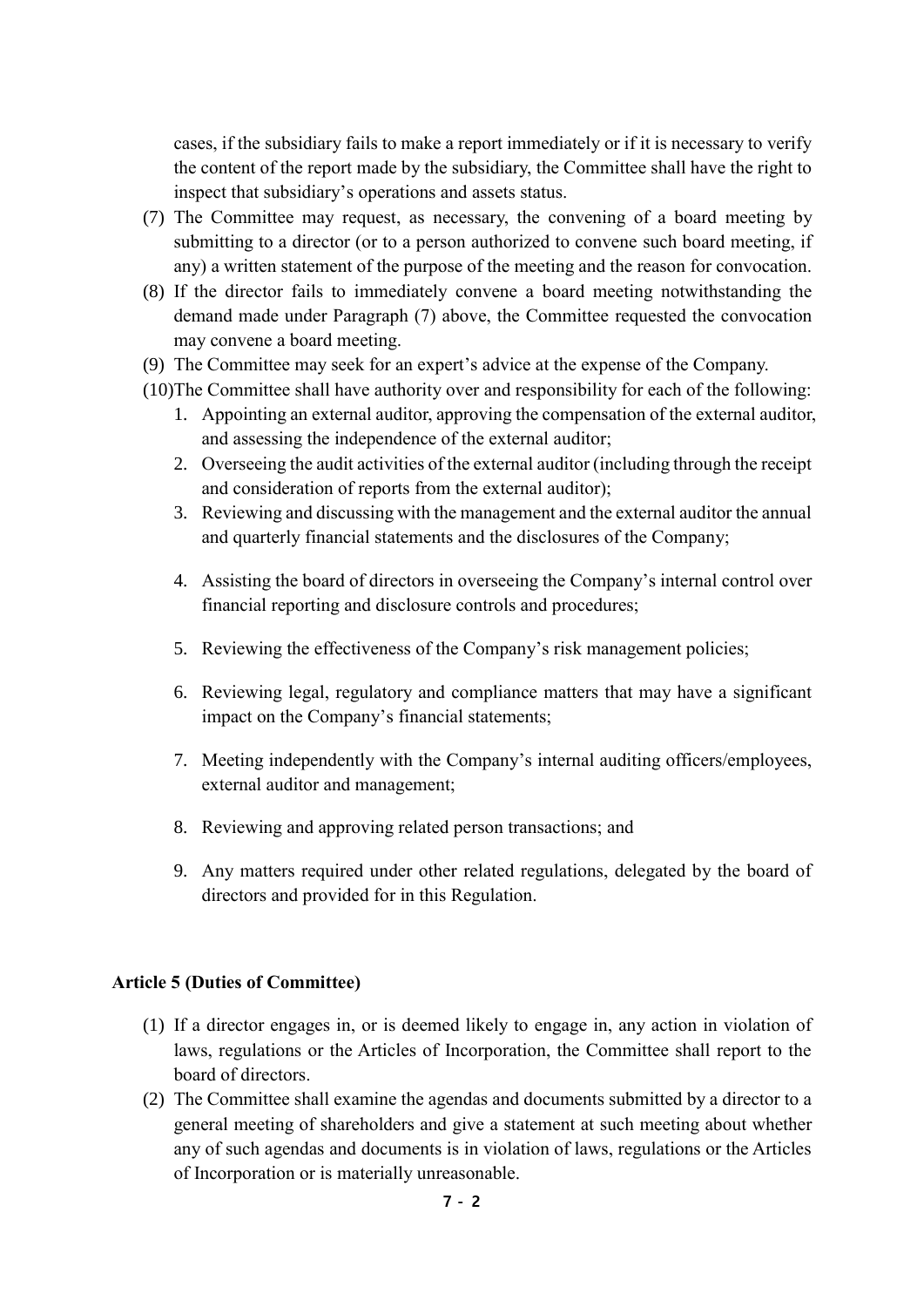(3) The Committee shall establish the procedures for receipt and treatment of internal complaints regarding misconduct related to accounting and for anonymous submission by employees who file such internal complaints.

#### **Article 6 (Responsibilities of Committee Members)**

- (1) If any Committee members, by their willful misconduct or negligence, engage in any action in violation of laws, regulations or the Articles of Incorporation or neglect their duties, such members shall be jointly and severally liable for the damages to the Company; *provided, however*, the responsibilities of the members may be mitigated as provided in the Articles of Incorporation.
- (2) If any Committee members, by malicious intent or gross negligence, neglect their duties, such members shall be jointly and severally liable for the damages to a third party.

#### **Article 7 (Convocation of Committee Meeting)**

- (1) The meetings of the Committee shall be either ordinary or extraordinary. Ordinary meetings shall be convened on a quarterly basis and extraordinary meetings shall be convened when there is any urgent matter to discuss.
- (2) The meetings of the Committee shall be convened by the chairman.
- (3) Each member may request the convening of a meeting of the Committee by stating to the chairman the agenda for the meeting and the reason for convocation. If the chairman fails to convene the Committee meeting without any justifiable reason, the member requested the convocation may convene the Committee meeting.

#### **Article 8 (Procedure for Convocation)**

- (1) When convening a Committee meeting, a notice thereof setting forth the date of the meeting shall be given to each member at least one (1) week prior to the date set for such meeting.
- (2) The Committee may, without the procedure set forth under Paragraph (1) above, convene a Committee meeting at any time by a unanimous consent of all members.

#### **Article 9 (Constitution and Resolution)**

(1) A meeting of the Committee shall be constituted by attendance of a majority of all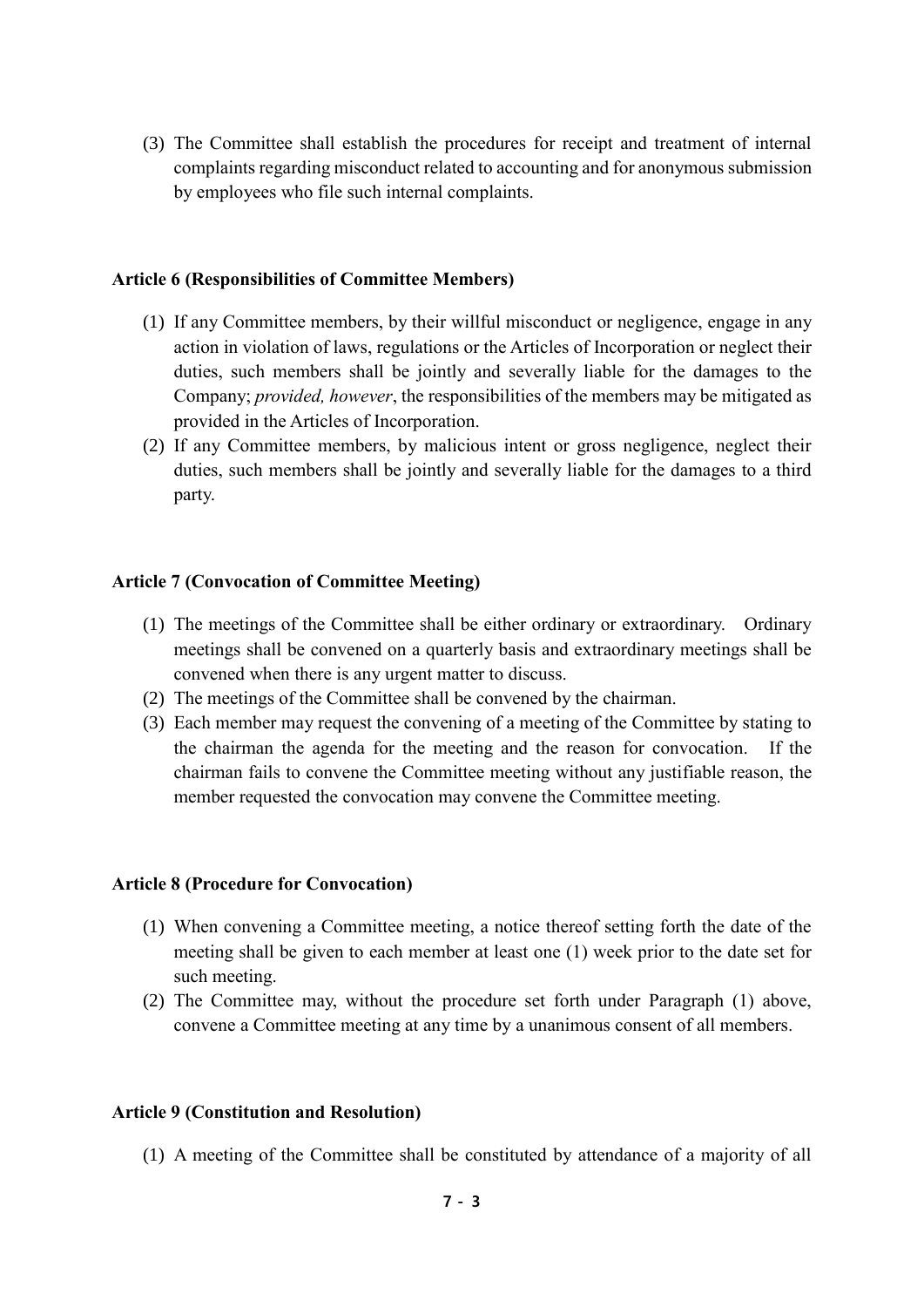members and resolved by affirmative votes of a majority of the members present; *provided, however*, a meeting for appointment of an external auditor shall be constituted by attendance of at least two thirds (2/3) of all members and resolved by affirmative votes of a majority of the members present.

- (2) Any member who has a special interest in a matter to be resolved by the Committee may not exercise his/her voting right on such matter. In such case, the number of the members who may not exercise their voting rights shall not be counted for the number of the members present.
- (3) The Committee may allow all or any members to take part in the resolution at the Committee meeting by means of a communication system simultaneously transmitting and receiving live audio communications, without attending the meeting in person. In such case, the member(s) participating through such communication system shall be deemed to have attended the Committee meeting in person.

# **Article 10 (Proposal and Explanation of Agendas)**

- (1) The agendas for the Committee meeting shall be proposed by the chairman, the representative director or each member.
- (2) If a member other than the chairman plans to propose an agenda, he/she shall notify in advance to the chairman of the purpose of such agenda.
- (3) The agenda to be presented to the meeting shall be in principle explained by a director in charge of the concerned agenda; *provided, however*, such duty of the director may be performed by proxy by a relevant working-level employee as necessary.

#### **Article 11 (Subject-Matters of Committee)**

The matters to be presented to and resolved by the Committee are as follows:

- 1. Establishment of the direction of the Committee's activities;
- 2. Matters delegated by the board of directors (the representative director);
- 3. Request for convocation of an extraordinary general meeting of shareholders;
- 4. Matters to be advised by an external expert;
- 5. Inspection of legality of the management's business execution;
- 6. Review of the soundness and adequacy of corporate financial activities and the appropriateness of financial reports;
- 7. Review of the adequacy of material changes to the accounting standards or accounting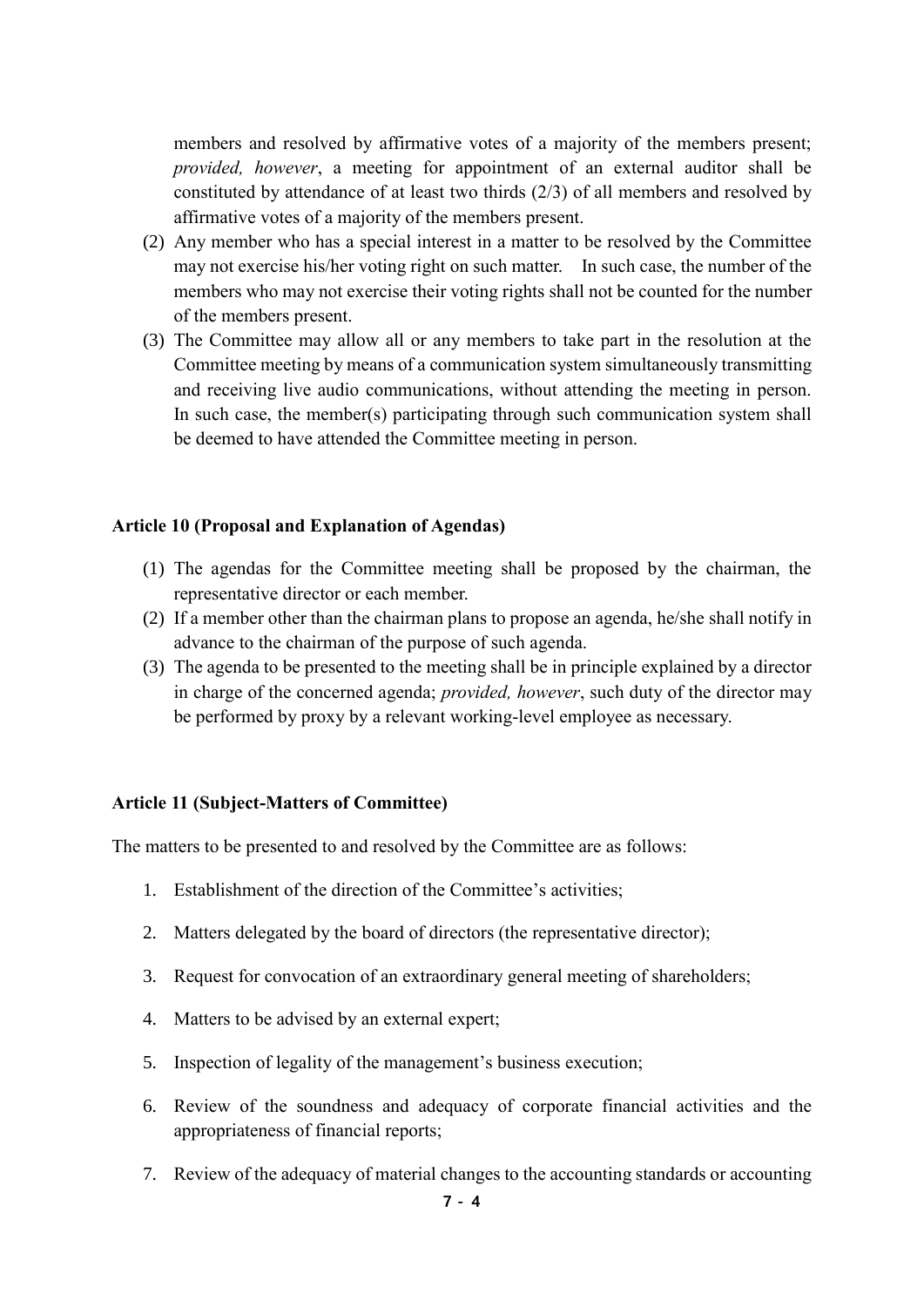estimates;

- 8. Evaluation of the operation of the managerial accounting management system;
- 9. Evaluation of the internal control system;
- 10. Consent to the appointment and dismissal of a person in charge of the internal audit department;
- 11. Contract for appointment, compensation and non-audit services of the external auditor;
- 12. Evaluation of audit activities of the external auditor;
- 13. The internal audit department's report of annual audit plan and the results thereof;
- 14. The Company's report of evaluation results of officers/employees' compliance with the Code of Conduct;
- 15. The external auditor's report of any irregularities of a director or material violation of laws, regulations or the Articles of Incorporation;
- 16. The external auditor's report of any breach of accounting standards by the Company;
- 17. Agendas concerning each item under Article 4, Paragraph (10) of this Regulation; and
- 18. Any other agendas deemed necessary by each Committee member.

# **Article 12 (Deliberation Process)**

- (1) Any department planning to present to the board of directors an agenda that is subject to the Committee's deliberation shall submit to the chairman a written proposal and the details of such agenda.
- (2) If any agenda that has been presented to the board of directors and is not subject to the Committee's deliberation is deemed necessary to be deliberated by the Committee, the chairman shall notify the concerned department of the need for the Committee's deliberation and the department receiving such notice shall follow the procedure as provided in Paragraph (1) above.
- (3) The chairman may ask any person, as deemed necessary for deliberation on an agenda, to attend the meeting of the Committee and the person receiving such request shall attend the Committee meeting unless under special circumstances.

# **Article 13 (Minutes and Audit Records)**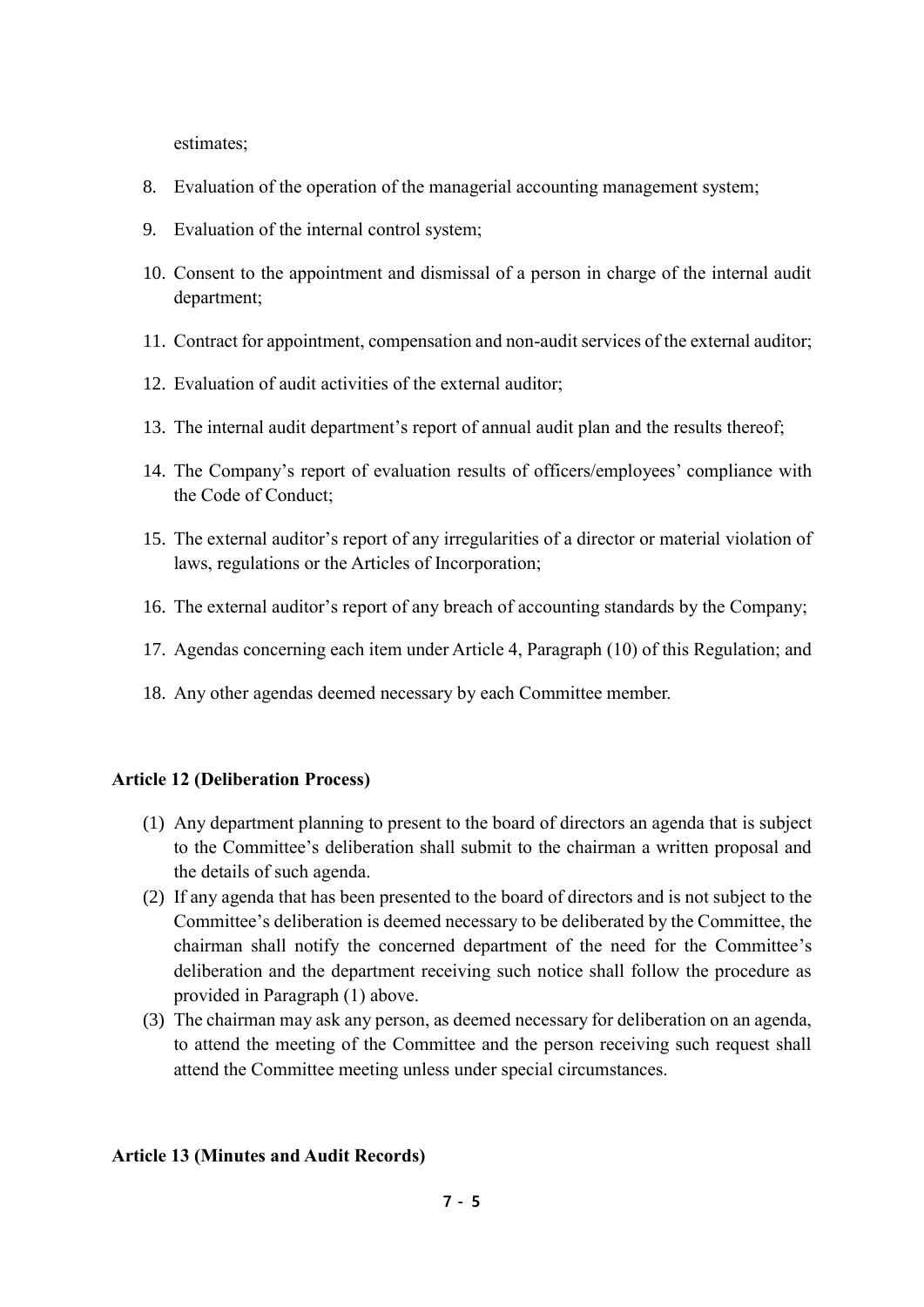- (1) The head of the department proposing an agenda shall record the discussions on the agenda in the minutes of the Committee meeting, which shall bear the names and seals or signatures of the members present at the meeting.
- (2) The minutes of the Committee meetings shall be kept by the internal audit department and the copy thereof shall be kept by the department responsible for the concerned business.
- (3) The minutes of the Committee meetings shall be kept for ten (10) years.
- (4) The Committee shall prepare an audit record for each audit. The audit record shall set forth the proceedings and results of the audit and shall bear the name and seal or signature of the member who conducted the audit.

# **Article 14 (Advice)**

- (1) The Committee may have advice from an external expert at the expense of the Company as necessary.
- (2) If the Committee has obtained advice from an external expert pursuant to Paragraph (1) above, the chairman shall report to the board of directors the background, details and cost of such advice, as well as the measures taken after obtaining the advice and the effects thereof.

# **Article 15 (Regulations on Related Person Transactions)**

- (1) The regulations on and procedures for the review and approval or ratification of any related person transactions under Article 4, Paragraph (10), Item 8 of this Regulation shall be governed by this Article.
- (2) Any matters not covered by this Article shall be subject to the Articles of Incorporation of the Company and any applicable laws and regulations in Korea and the U.S. (including the Korean Commercial Code and Item 404 of Regulation S-K under the U.S. Securities Act of 1933).
- (3) The types of related person transactions are as follows:
	- 1. Sales/purchases transactions;
	- 2. Purchase/disposal of real properties;
	- 3. Service transactions;
	- 4. Agency and lease agreements;
	- 5. Financial transaction including loan and capital contribution;
	- 6. Security/guarantee;
	- 7. Management agreements and other transactions;
	- 8. Any transaction falling under Articles 397, 397-2 and 398 of the Korean Commercial Code;
	- 9. Any transaction, arrangement or relationship, or any series of similar transactions,